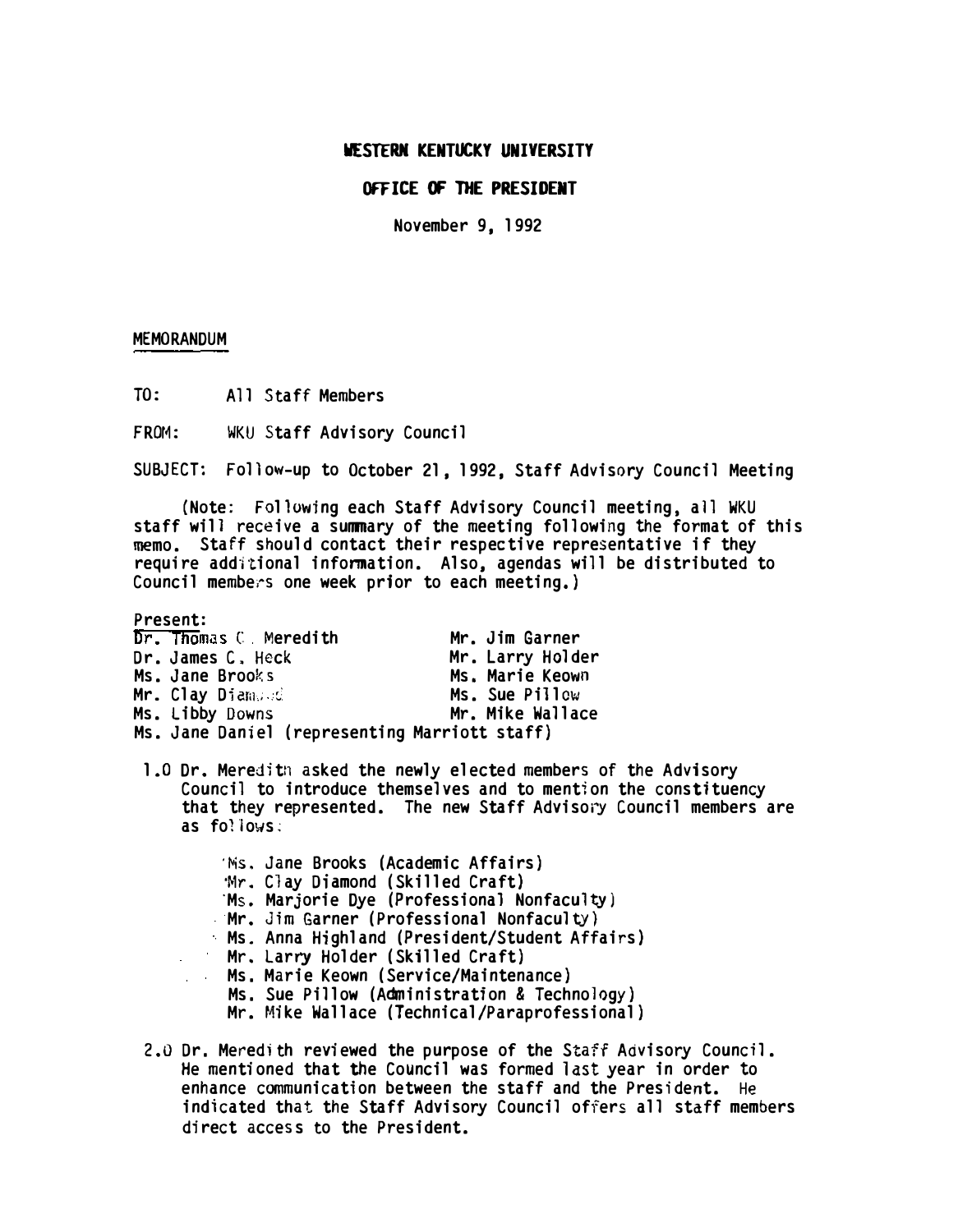Page 2 November 9, 1992

- 3.0 The meeting schedule for the Staff Advisory Council was discussed. It was agreed that the Staff Advisory Council will meet every other month on the third Wednesday at 9 a.m. in the Regents Room. The dates of these meetings are as follows: December 16, January 20, March 10, May 19, July 21, September 15, and November 17.
- 4.0 Nominations were accepted for a chairperson. Ms. Sue Pillow was unanimously elected to serve a one-year term as chairperson. Ms. Pillow will provide each Staff Advisory Council member with a Personnel Manual and a list of whom each member represents.
- 5. 0 Nominations were accepted for v1ce chairperson. Mr. Mike Wallace was unanimously elected.
- 6. 0 It was announced that Mr. Clay Diamond will serve as an additional member of the Council and represent the Physical Plant area. He will be a non-voting member.
- 7.0 Dr. Meredith asked Dr. Heck to collect past agenda items and distribute them among the present Staff Advisory Council members so that they would have a sense of what topicS have been reviewed during past meetings.
- 8.0 Dr. Meredith suggested that copies of agenda be sent to Staff Advisory Council members one week prior to each meeting. Therefore, agenda items will have to be collected by Monday at 4:30 p.m. nine days prior to each meeting.
- 9.0 Ms. Libby Downs reported to the group concerning her work as a representative of the Staff Advisory Council on the University Benefits Committee. Ms. Jane Brooks volunteered to replace Ms. Downs on the University Benefits Committee and was unanimously approved by the group. A discussion followed concerning health insurance and other related matters. All staff have received information regarding medical insurance.
- 10.0 The Council discussed vacation and sick leave policies. Dr. Meredith indicated that Ms. Jane Brooks should summarize the Council's discussion for the Benefits Committee.
- 11.0 Ms. Pillow suggested that a postage machine be placed in the lobby of Wetherby Administration Building. Dr. Meredith asked Dr. Heck to follow up on this issue.
- 12.0 The meeting adjourned with Dr. Meredith thanking members of the group for their willingness to serve and mentioned how much he was looking forward to working with them on the Council.

JCH:cel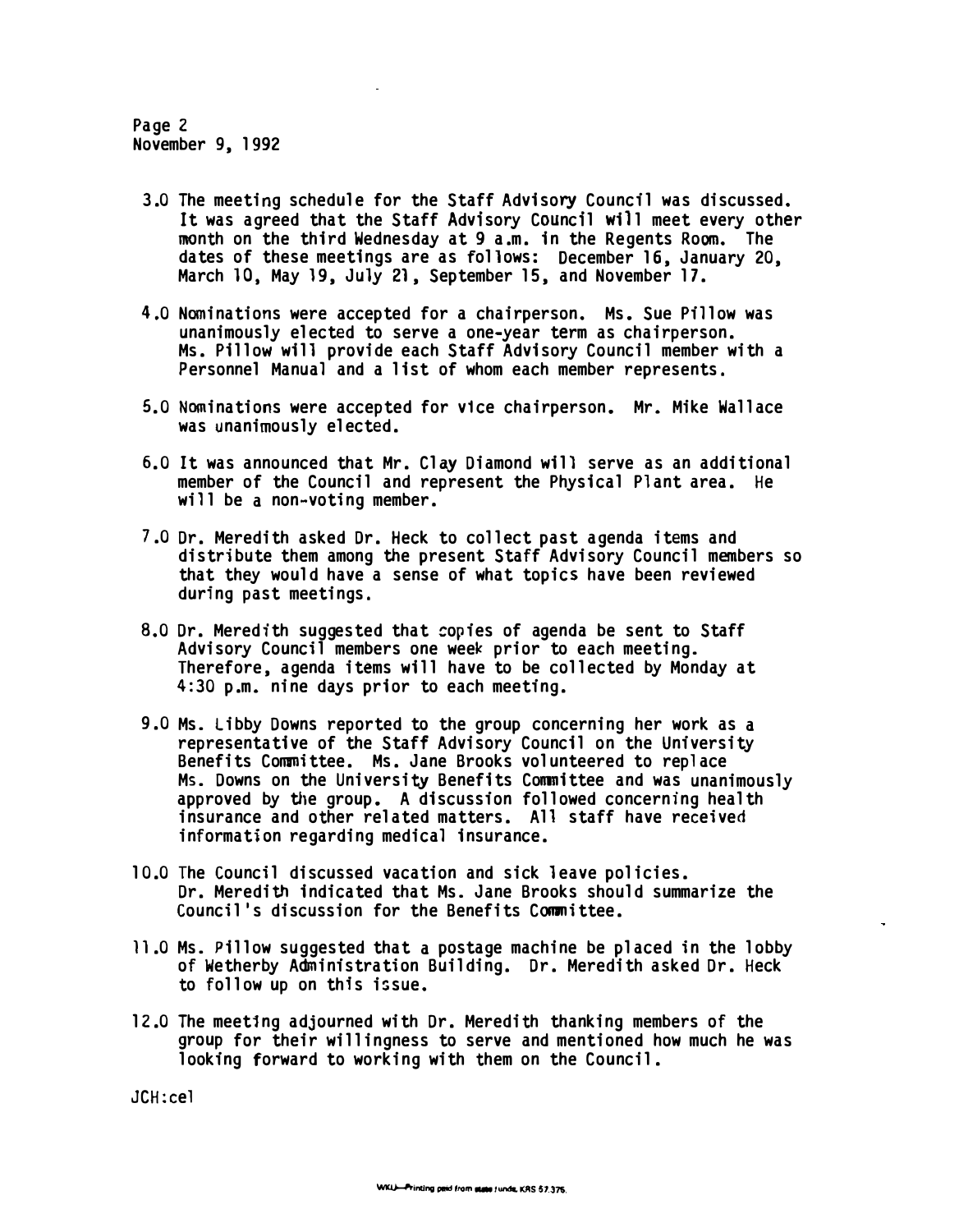### WESTERN KENTUCKY UNIVERSITY

# OFFICE OF THE PRESIDENT

January 6, 1993

### MEMORANDUM

 $\hat{\mathbf{r}}$ 

TO; All Staff Members

FROM: WKU Staff Advisory Council

SUBJECT; Follow-up to December 16, 1992, Staff Advisory Council Meeting

(Note; Following each Staff Advisory Council meeting, all WKU staff will receive a summary of the meeting following the format of this memo. Staff should contact their respective representative if they require additional information. Also, agendas will be distributed to Council members one week prior to each meeting.)

Present: Dr. Thomas C. Meredith Dr. James C. Heck Ms. Jane Brooks Mr. Mike Dale Mr. Clay Diamond

Ms. Marjorie Dye Mr. Jim Garner Ms. Anna Highland Ms. Sue Pillow Mr. Mike Wallace

- 1.0 Dr. Meredith suggested that a summary of last year's accomplishments by the Staff Advisory Council be compiled. Last year's chairperson, Mr. Jim Schaeffer, and present chairperson, Ms. Sue Pillow, are in the process of compiling that list, and it will be included in a future newsletter.
- 2.0 The Council members reported that they received very positive feedback from other staff members on the first newsletter that was distributed. Council members indicated that staff members felt that it was very useful to receive this follow-up to all staff advisory council meetings.
- 3.0 Ms. Jane Brooks relayed a suggestion that the feasibility of installing ice machines be explored. These ice machines would be available to the faculty and staff for drinking glasses. Dr. Meredith asked Dr. Heck to investigate the possible cost factors and possible locations.